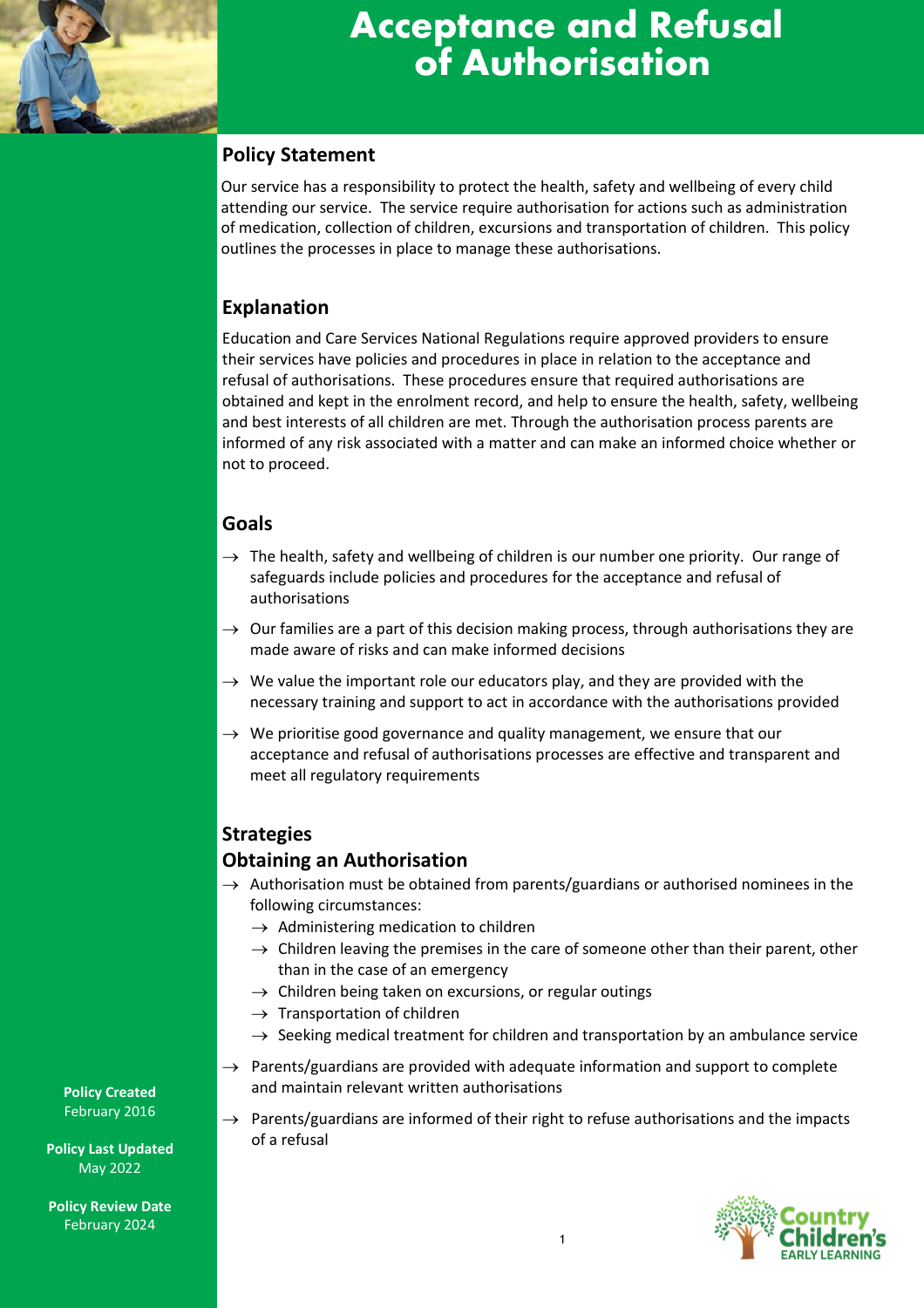

# **Keeping Authorisations in the Enrolment Record**

- $\rightarrow$  Authorisations must be kept in the enrolment record, these are an authorisation signed by a parent or a person named in the enrolment record as authorised to consent to the medical treatment for the child for the approved provider, a nominated supervisor or an educator to seek:
	- →Medical treatment for the child from a registered medical practitioner, hospital or ambulance service
	- $\rightarrow$ Transportation of the child by an ambulance service
	- $\rightarrow$ If relevant, an authorisation for the education and care service to take the child on regular outings
	- $\rightarrow$ Transport of the child, apart from an excursion
- $\rightarrow$  Prior to a child commencing at the service, the enrolment record is checked to ensure that all required written authorisations are completed and signed by the nominated parent/guardian
- $\rightarrow$  Authorisations are monitored, maintained and stored confidentially

## **Authorisation Requirements**

Authorisation documents are required for the following situations and must have the following details recorded:

#### **Administration of Medication, including Self-Administration, if applicable**

- $\rightarrow$  The name of the child
- $\rightarrow$  The authorisation to administer medication, signed by a parent or person named in the child's enrolment record as authorised to consent to administration of medication
- $\rightarrow$  The name of the medication to be administered
- $\rightarrow$  The time and date the medication is to be administered
- $\rightarrow$  The dosage of the medication to be administered
- $\rightarrow$  The period of authorisation from and to
- $\rightarrow$  The date the authorisation is signed

**Medical treatment of the child including transportation by an ambulance service (included and authorised initially as part of the child's enrolment record)**

- $\rightarrow$  The name of the child
- $\rightarrow$  Authorisation to seek medical treatment for the child from a registered medical practitioner, hospital or ambulance service
- $\rightarrow$  Authorisation for the transportation of the child by an ambulance service
- $\rightarrow$  The name, address and telephone number of the child's registered medical practitioner or medical service and if available the child's Medicare number
- $\rightarrow$  The name of the parent or guardian providing authorisation
- $\rightarrow$  The relationship to the child
- $\rightarrow$  The signature of the person providing authorisation and date

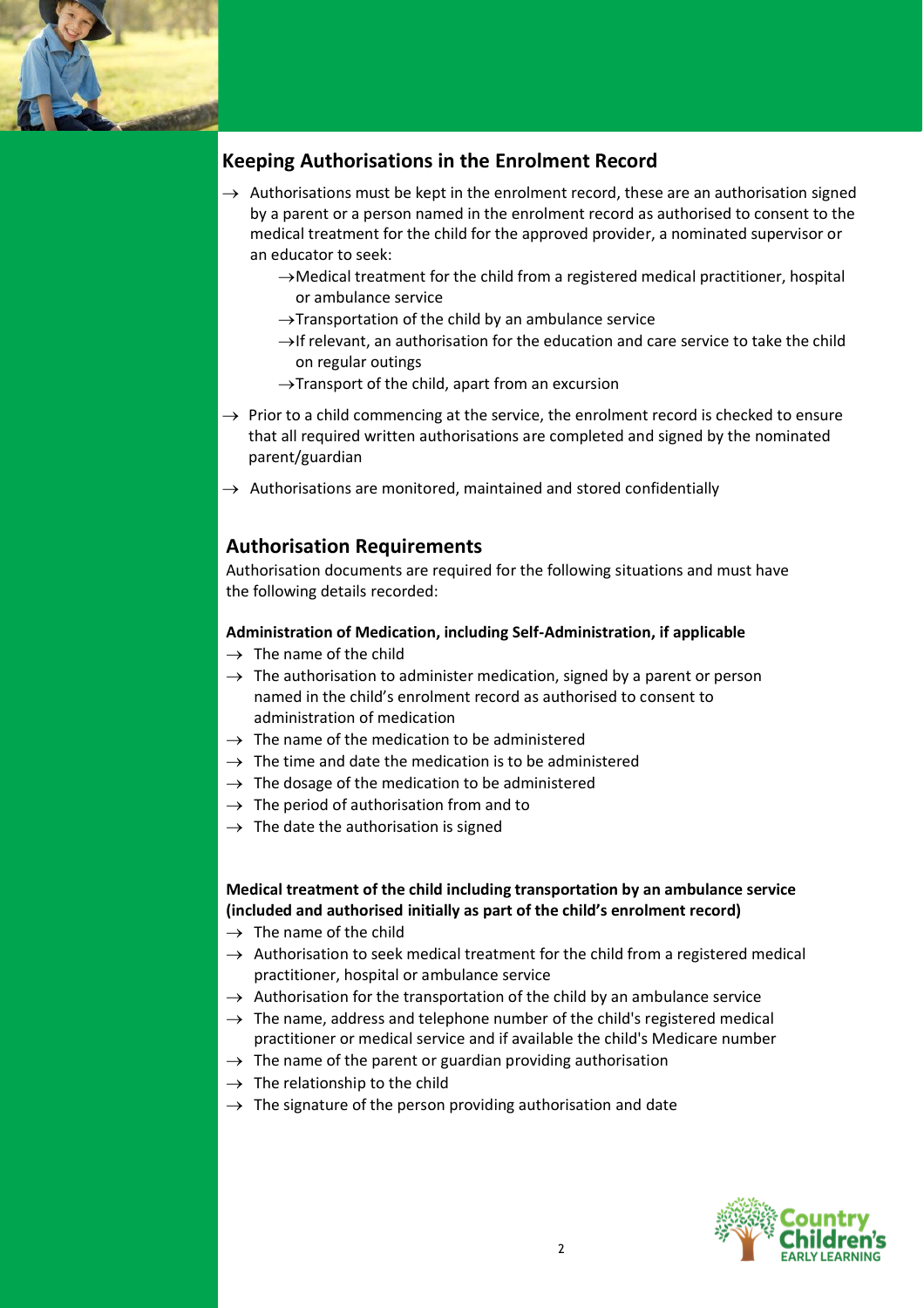

#### **Emergency Medical Treatment (included and authorised initially as part of the child's enrolment record or as updated during enrolment)**

 $\rightarrow$  The service is able to seek emergency medical assistance for a child as required without seeking further authorisation from a parent or guardian in the case of an emergency (i.e., medical practitioner, ambulance or hospital) including for those emergencies relating to asthma and anaphylaxis

#### **Collection of Children (included and authorised initially as part of the child's enrolment record or as updated during enrolment)**

- $\rightarrow$  The name of the child
- $\rightarrow$  The name of the parent or the guardian of the child or the authorised nominee on the enrolment form providing authorisation
- $\rightarrow$  The name of the person/s authorised by a parent or authorised nominee named in the child's enrolment record to collect the child from the premises
- $\rightarrow$  The relationship to the child of the persons authorised to collect the child from the premises
- $\rightarrow$  The signature of the person providing authorisation and date

#### **Excursions (including Regular Outings)**

If the excursion is a regular outing, the authorisation is only required to be obtained once in a 12- month period, otherwise the following is required:

- $\rightarrow$  The name of the child
- $\rightarrow$  The date of the excursion (dates covered if for a regular outing)
- $\rightarrow$  The reason for the excursion
- $\rightarrow$  The proposed destination for the excursion
- $\rightarrow$  The method of transport to be used
- $\rightarrow$  The activities to be undertaken by the child during the excursion
- $\rightarrow$  The period the child will be away from the premises
- $\rightarrow$  The anticipated number of children likely to be attending the excursion
- $\rightarrow$  The ratio of educators attending the excursion to the number of children attending the excursion
- $\rightarrow$  The number of staff members and any other adults who will accompany and supervise the children on the excursion
- $\rightarrow$  That a risk assessment has been prepared and is available at the service
- $\rightarrow$  The name of the parent or guardian providing authorisation, their relationship to the child
- $\rightarrow$  The signature of the person providing authorisation and the date

#### **Transportation of Children (other than as a part of an excursion)**

- $\rightarrow$  The name of the child
- $\rightarrow$  The date of the transportation period
- $\rightarrow$  The reason for the transportation
- $\rightarrow$  The proposed destination for the transportation
- $\rightarrow$  The method of transport to be used
- $\rightarrow$  The period the child will be away from the premises
- $\rightarrow$  The anticipated number of children likely to be being transported

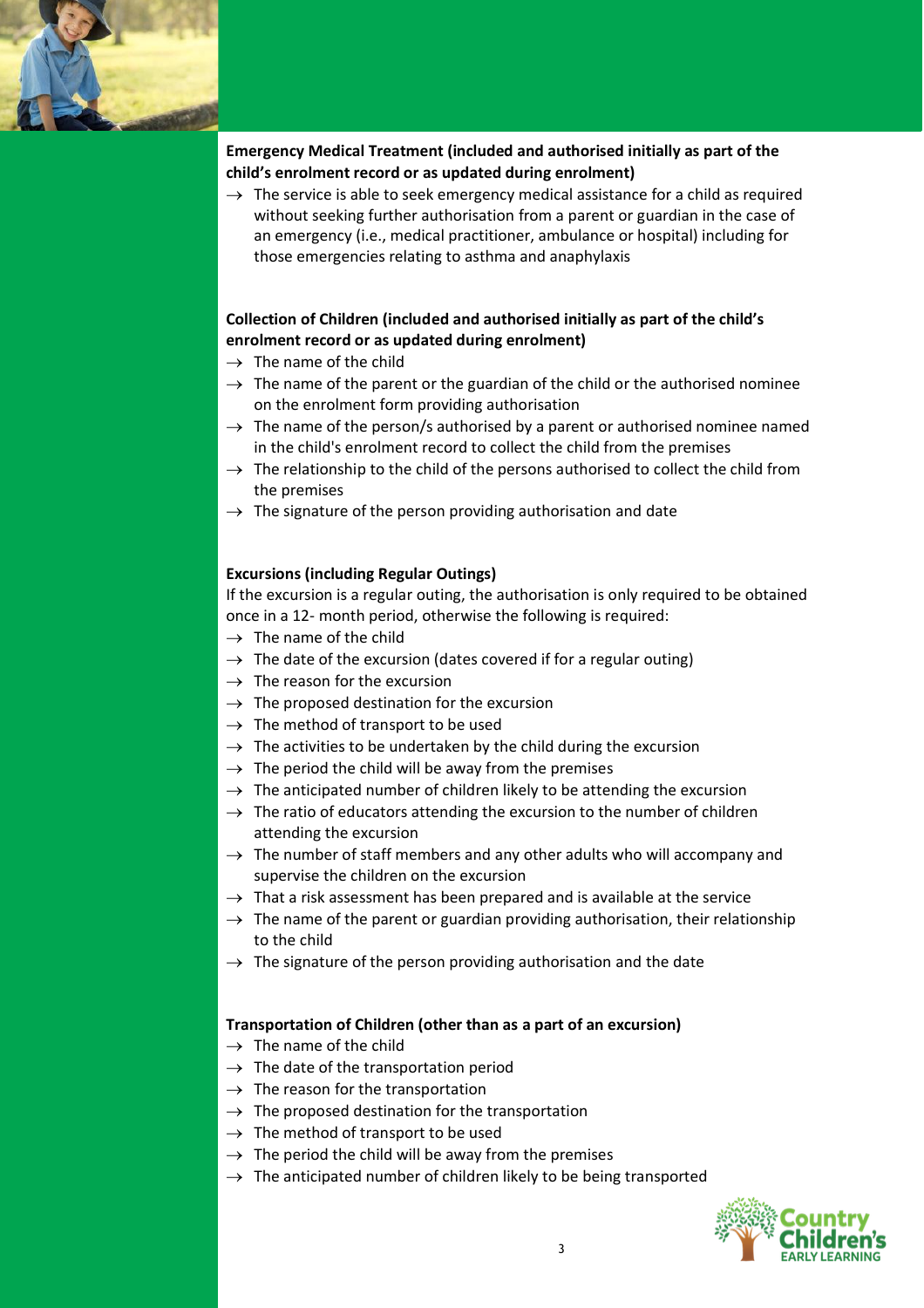

- $\rightarrow$  The ratio of educators attending the excursion to the number of children attending
- $\rightarrow$  The number of staff members and any other adults who will accompany and supervise the children on the transport
- $\rightarrow$  That a risk assessment has been prepared and is available at the service
- $\rightarrow$  The process for embarking and disembarking from the vehicle
- $\rightarrow$  The name of the parent or guardian providing authorisation, their relationship to the child
- $\rightarrow$  The signature of the person providing authorisation and the date

## **Confirmation of Authorisations**

- $\rightarrow$  All authorisation forms received (other than the initial enrolment form) from parents or guardians are to be checked for completion and checked that the authorisers (name and signature) is the nominated parent or guardian on the enrolment form
- $\rightarrow$  If incomplete or inappropriately signed, the authorisation form should be returned to the parent or guardian for correction
- $\rightarrow$  Unless confirmation has been proven, the activity will be suspended for the child's participation until the form has been completed and authorised correctly
- $\rightarrow$  If an authorisation is refused the service will document
	- $\rightarrow$  The details of the authorisation
	- $\rightarrow$  Why the authorisation was refused
	- $\rightarrow$  Actions taken by the service

## **Refusing a Written Authorisation**

- $\rightarrow$  On receipt of a written authorisation from a parent/guardian that does not meet the requirements outlined in the related service policy, the Approved Provider or delegated authority will:
	- $\rightarrow$  Immediately explain to the parent/guardian that the written authorisation does not meet legislative and policy guidelines
	- $\rightarrow$  Provide the parent/guardian with a copy of the relevant service policy and ensure they understand the reasons for the refusal of authorisation
	- $\rightarrow$  Request that an appropriate alternative written authorisation is provided by the parent/guardian
	- $\rightarrow$  In instances where the parent/guardian cannot be immediately contacted to provide an alternative written permission, follow related policy procedures pertaining to the authorisation type
	- $\rightarrow$  Follow up with the parent/guardian where required to ensure that an appropriate written authorisation is obtained

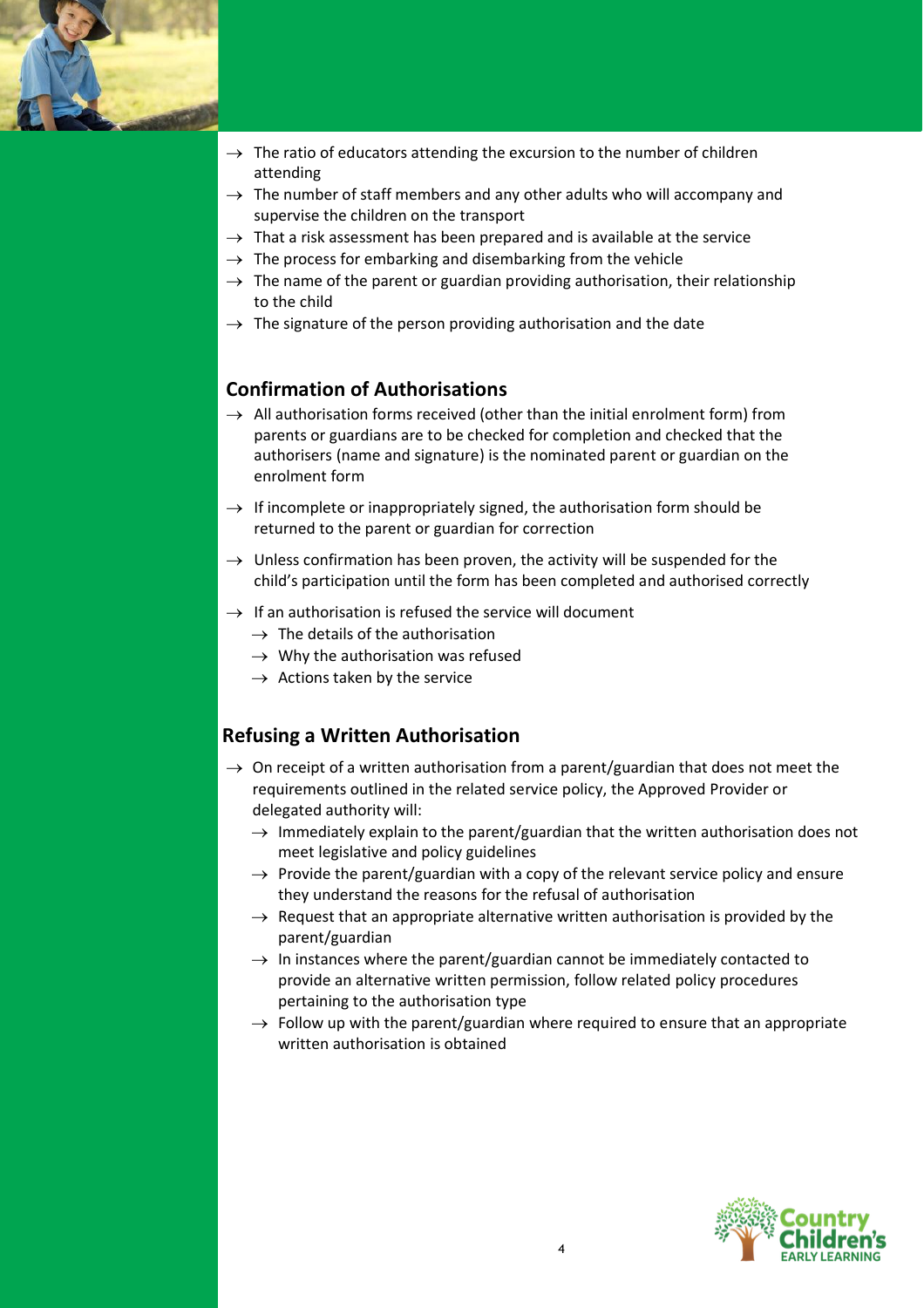

# **Roles and Responsibilities**

#### **Approved Provider**

- $\rightarrow$  Ensure that an enrolment record is kept for each child that includes authorisations signed by a parent/guardian to consent to the medical treatment of the child if relevant in relation to:
	- $\circ$  Seeking medical treatment form a registered medical practitioner, hospital or ambulance service
	- o Transportation by an ambulance
	- o Regular outings, excursions and transportation
- $\rightarrow$  Ensure that a medication record is kept that includes the authorisation to administer medication signed by a parent, or a person named in the enrolment record
- $\rightarrow$  Ensure that medication is only administered or self-administered if authorised, or in emergency, authorisation is provided verbally by:
	- o A parent or person named in the enrolment record
	- o A registered medical practitioner or emergency service if the parent or person named in the enrolment record cannot be contacted
	- o In the case of anaphylaxis or asthma emergency, medication may be administered without authorisation
- $\rightarrow$  Ensure that children only leave the service premises with a parent, authorised nominee named in the enrolment record, or a person named in the enrolment record to collect the child
- $\rightarrow$  Ensure all children have appropriate authorisation to leave the service on an excursion or regular outing
- $\rightarrow$  Ensure no child is transported by the service without authorisation from a parent or other person named in the enrolment record
- $\rightarrow$  Ensure systems requiring authorisations are in place for other legal requirements or quality practices eg photos of children and privacy
- $\rightarrow$  The Child Authorisations Table is located where it can be easily accessed for quick reference
- $\rightarrow$  Ensure authorisations are kept up to date

#### **Nominated Supervisor/Coordinator/Responsible Person**

- $\rightarrow$  Provide supervision, guidance and advice to ensure adherence to the policy
- $\rightarrow$  Ensure all authorizations are retained within the enrolment record, original copy and include:
	- $\rightarrow$  The name of the child enrolled ta the service
	- $\rightarrow$  The date
	- $\rightarrow$  The signature of the child's parent/guardian or nominated contact person who is on the enrolment form
	- $\rightarrow$  The original form, letter or register provided by the service
- $\rightarrow$  Apply these authorisations to the collection of children, medical treatment of or administration of mediation, excursions, transportation of children and transportation via ambulance
- $\rightarrow$  Ensure authorisations are stored within each child's enrolment record

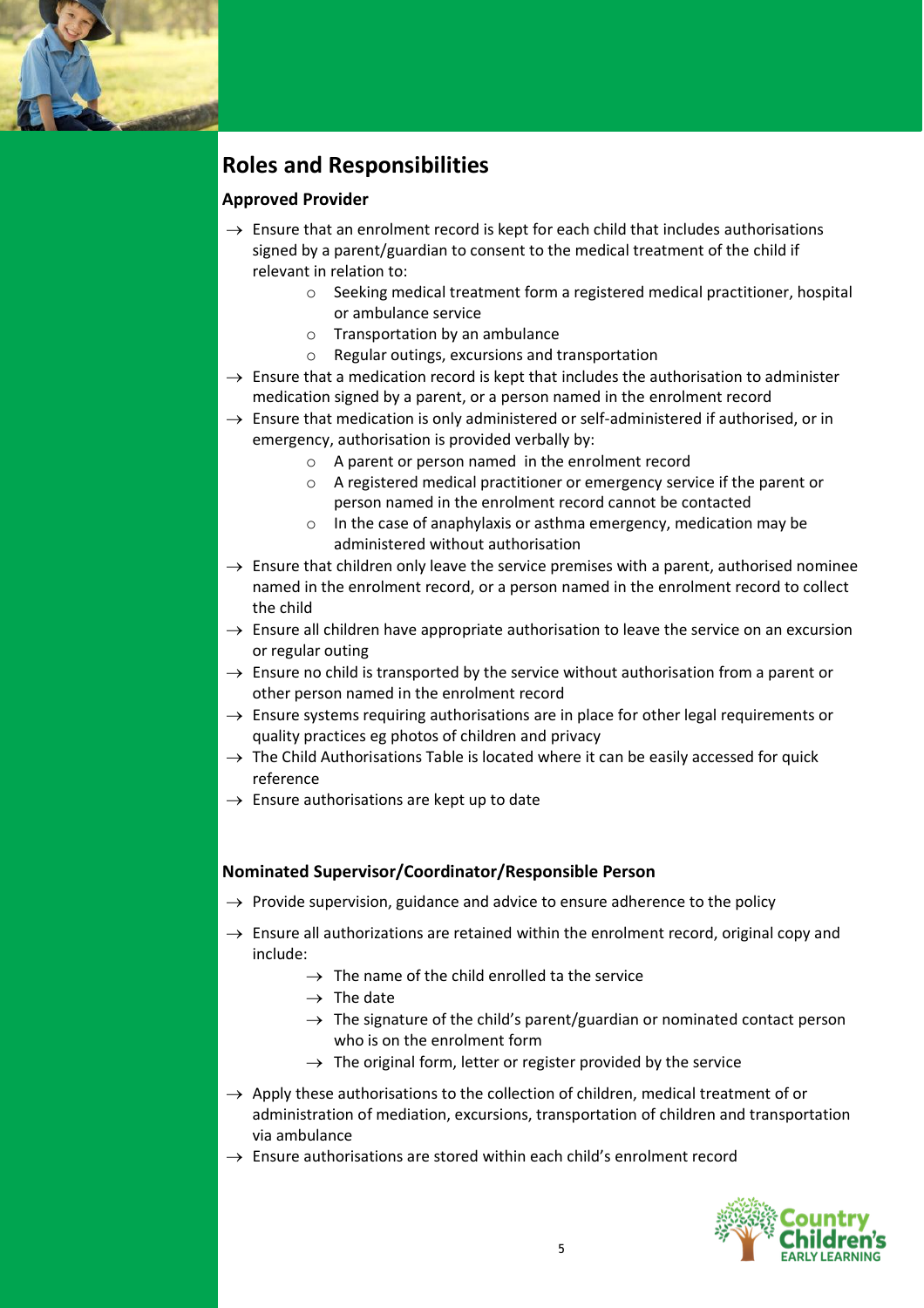

- $\rightarrow$  Ensure that all parents/guardians have completed the authorised nominee section of their child's enrolment form and that the form is signed and dated before the child is enrolled at the service
- $\rightarrow$  Implement and oversee authorisation systems for other legal requirements or quality practices e.g. photos of children and privacy
- $\rightarrow$  Ensure authorisations are kept up to date
- $\rightarrow$  Implement processes for circumstances where authorisations may be refused

#### **Educators**

- $\rightarrow$  Apply these authorisations to the collection of children, administration of medication, excursion and transportation of children
- $\rightarrow$  Implement processes for circumstances where authorisations may be refused
- $\rightarrow$  Waive compliance where a child requires emergency medical treatment for conditions such as anaphylaxis or asthma. The service can administer medication without authorisation in these cases, provided it is noted on medical plans and that parents/guardians are contacted as soon as practicable after the medication has been administered
- $\rightarrow$  Ensure all action plans are carried out in line with the policy

#### **Families**

- $\rightarrow$  Ensure that you complete and sign the authorised nominee section of your child's enrolment form before your child attends the service
- $\rightarrow$  Inform the service of current contact numbers to ensure you are contactable at all times
- $\rightarrow$  Communicate to the Responsible Person and any educators any individual requests regarding authorisations
- $\rightarrow$  Update educators in relations to any medical conditions, medical plans or ongoing medication requirements. This includes the names of medications, dosage, signed and symptoms and contact information for a relevant health professional
- $\rightarrow$  Ensure that where children require medication to be distributed by educators you authorise this in writing, sign and date if for inclusion on your child's medical record



**LINKS TO:** → **Education & Care Services National Law Section** 167

→ **Education & Care Services National Regulations:** 92, 93, 94, 96, 99, 102, 102(d), 160, 161, 168, 169, 170, 171, 172

→ **National Quality Standards/Elements:** 2.1, 2.2, , 6.1, 7.1, 7.1.2

→ **Child Safe Standards:**  1, 2, 3, 4, 5, 6, 7, 8, 9, 10